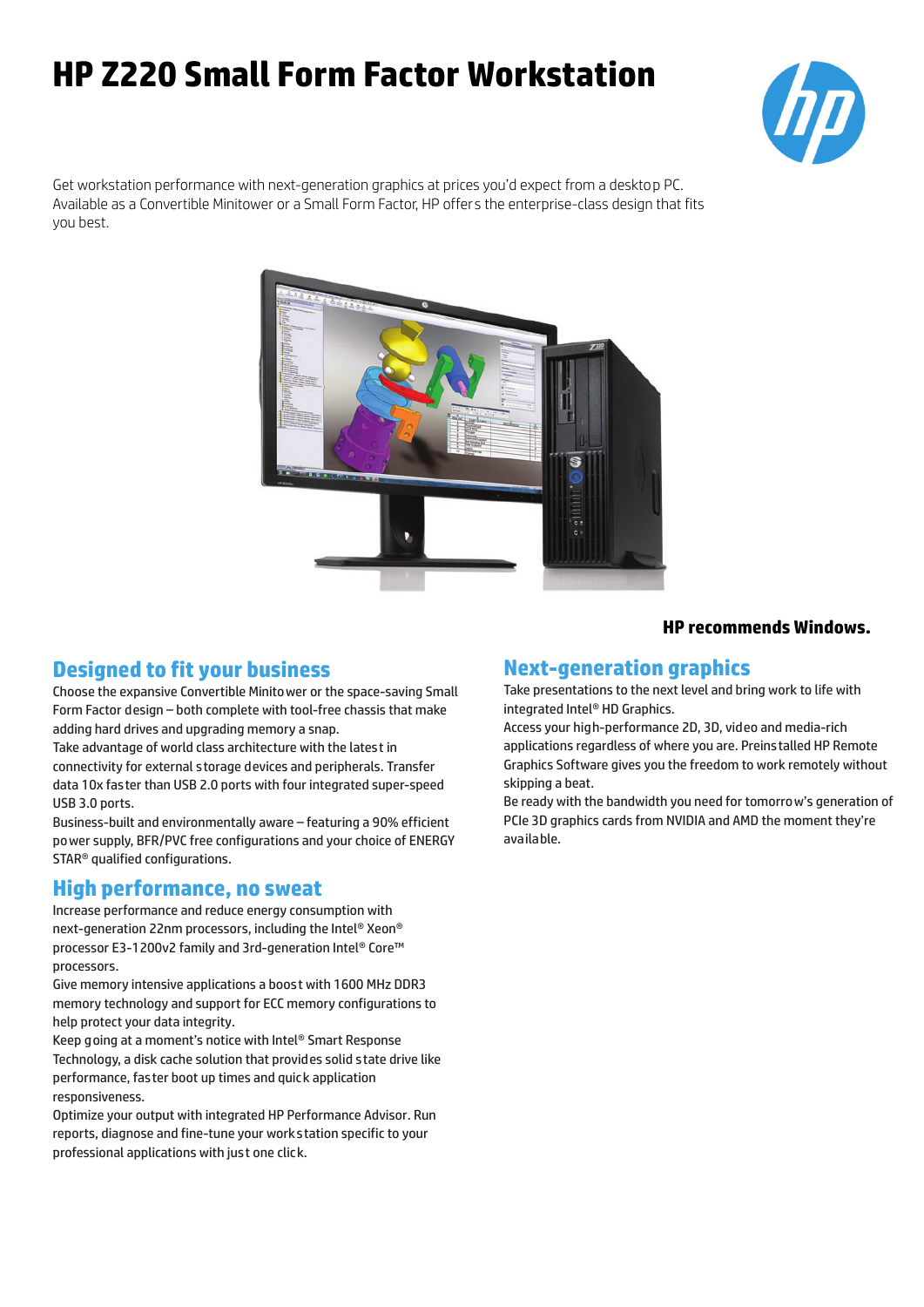## **HP Z220 Small Form Factor Workstation HP recommends Windows.**







| <b>Form Factor</b>          | <b>Small Form Factor</b>                                                                                                                                                                                                                                                                                                                                                                                                                                                                                                                                                                                                                                                                                                                                     |
|-----------------------------|--------------------------------------------------------------------------------------------------------------------------------------------------------------------------------------------------------------------------------------------------------------------------------------------------------------------------------------------------------------------------------------------------------------------------------------------------------------------------------------------------------------------------------------------------------------------------------------------------------------------------------------------------------------------------------------------------------------------------------------------------------------|
| <b>Operating System</b>     | Windo ws® 7 Ultimate 64<br>Windo ws® 7 Professional 32<br>Windo ws® 7 Professional 64<br>Windo ws® 7 Home Premium 64<br>SUSE Linux Enterprise Desktop 11<br>HP Installer Kit for Linux<br>Red Hat Enterprise Linux WS 5                                                                                                                                                                                                                                                                                                                                                                                                                                                                                                                                      |
| <b>Processor</b>            | Intel® Xeon® E3-1280v2 (3.60 GHz, 8 MB cache, 4 cores); Intel® Xeon® E3-1270v2 (3.50 GHz, 8 MB cache, 4 cores); Intel® Xeon® E3-1245v2 with Intel<br>HD Graphics P4000 (3.40 GHz, 8 MB cache, 4 cores); Intel® Xeon® E3-1240v2 (3.40 GHz, 8 MB cache, 4 cores); Intel® Xeon® E3-1230v2 (3.30 GHz, 8 MB<br>cache, 4 cores); Intel® Xeon® E3-1225v2 with Intel HD Graphics P4000 (3.20 GHz, 8 MB cache, 4 cores); Intel® Core™ i7-3770 with Intel HD Graphics<br>4000 (3.40 GHz, 8 MB cache, 4 cores); Intel® Core™ i3-3240 with Intel HD Graphics 2500 (3.40 GHz, 3 MB cache, 2 cores); Intel® Core™ i3-3220 with Intel<br>HD Graphics 2500 (3.30 GHz, 3 MB cache, 2 cores); Intel® Pentium® G640 with Intel HD Graphics 2000 (2.80 GHz, 3 MB cache, 2 cores) |
| Chipset                     | Intel <sup>®</sup> PCH C216                                                                                                                                                                                                                                                                                                                                                                                                                                                                                                                                                                                                                                                                                                                                  |
| <b>Memory</b>               | Up to 32 GB 1600 MHz DDR3 Unbuffered SDRAM<br>Memory slots: 4 DIMM                                                                                                                                                                                                                                                                                                                                                                                                                                                                                                                                                                                                                                                                                           |
| <b>Graphics</b>             | Integrated, Intel® HD Graphics 2000; Intel® HD Graphics 4000; Intel® HD Graphics P4000<br>Professional 2D, NVIDIA Quadro NVS 300 (512 MB); NVIDIA Quadro NVS 310 (512 MB)<br>Entry 3D, AMD FirePro V3 900 (1 GB); NVIDIA Quadro 410 (512 MB); NVIDIA Quadro 600 (1 GB)                                                                                                                                                                                                                                                                                                                                                                                                                                                                                       |
| <b>Removable Media</b>      | SATA DVD-ROM; SATA SuperMulti DVD writer                                                                                                                                                                                                                                                                                                                                                                                                                                                                                                                                                                                                                                                                                                                     |
| Audio                       | Integrated High Definition Realtek ALC221 Audio with Line in, Line Out, Microphone, Headphone                                                                                                                                                                                                                                                                                                                                                                                                                                                                                                                                                                                                                                                                |
| <b>Internal Storage</b>     | 250 GB, up to 2 TB, SATA (7200 rpm)<br>up to 300 GB, SATA (10000 rpm)<br>128 GB, up to 300 GB, SATA Solid State Drive                                                                                                                                                                                                                                                                                                                                                                                                                                                                                                                                                                                                                                        |
| <b>Communications</b>       | Integrated Intel 82579LM; Intel Gigabit CT Desktop (selected models)                                                                                                                                                                                                                                                                                                                                                                                                                                                                                                                                                                                                                                                                                         |
| <b>Ports and Connectors</b> | 4 USB 3.0; 6 USB 2.0; 1 serial; 1 microphone; 1 headphone; 1 audio line in; 1 audio line out; 1 RJ-45; 2 PS/2                                                                                                                                                                                                                                                                                                                                                                                                                                                                                                                                                                                                                                                |
| <b>Input Device</b>         | HP USB Standard Keyboard; HP PS/2 Standard Keyboard; HP USB CCID SmartCard Keyboard<br>HP USB Laser Mouse; HP USB 2-Button Optical Scroll Mouse; HP PS/2 Optical Scroll Mouse; HP USB Optical 3-Button Mouse                                                                                                                                                                                                                                                                                                                                                                                                                                                                                                                                                 |
| <b>Security</b>             | Solenoid Hood Lock & Hood Sensor (selected models); Security Cable with Kensington Lock (selected models); Business PC Security Lock Kit (selected<br>models); Trusted Platform Module (TPM) 1.2 (TPM module disabled where use is restricted by law)                                                                                                                                                                                                                                                                                                                                                                                                                                                                                                        |
| Software                    | HP Performance Advisor; Intervideo WinDVD with DVD player; HP ProtectTools Security; PDF Complete - Trial Edition; Roxio Easy Media Creator (DVD or<br>Blu-ray disc burner); HP Support Assistant; HP Power Assistant; Microsoft® Office Starter: reduced-functionality Word and Excel® only, with<br>advertising. No PowerPoint <sup>®</sup> or Outlook®. Buy Office 2010 to use the full-featured software                                                                                                                                                                                                                                                                                                                                                 |
| <b>Dimensions</b>           | 33.8 x 38.1 x 10 cm Standard desktop orientation                                                                                                                                                                                                                                                                                                                                                                                                                                                                                                                                                                                                                                                                                                             |
| Weight                      | Starting at 7.5 kg                                                                                                                                                                                                                                                                                                                                                                                                                                                                                                                                                                                                                                                                                                                                           |
|                             | Energy Efficiency Compliance ENERGY STAR® qualified configurations available, EPEAT® where HP registers commercial desktop products. See www.epeat.net for registration<br>status in your country.                                                                                                                                                                                                                                                                                                                                                                                                                                                                                                                                                           |
| Power                       | 240W 90% efficient, wide-ranging, Active Power Factor Correction                                                                                                                                                                                                                                                                                                                                                                                                                                                                                                                                                                                                                                                                                             |
| <b>Expansion Slots</b>      | 1 PCIe Gen3 x 16; 1 PCIe Gen2 x4 (x 16 connector); 1 PCIe Gen2 x 1; 1 PCI One 13,3 cm (5.25"); One 8,9 cm (3.5") One 8,9 cm (3.5")                                                                                                                                                                                                                                                                                                                                                                                                                                                                                                                                                                                                                           |
| Warranty                    | 3-year worldwide parts, labour and next business day onsite service; Terms and conditions may vary, restrictions apply                                                                                                                                                                                                                                                                                                                                                                                                                                                                                                                                                                                                                                       |

© 2012 Hewlett-Packard Development Company, L.P. The information contained herein is subject to change without notice. The only<br>warranties for HP products and services are set forth in the express warranty statements accom contained herein.

Sys tems may require upgraded and/or separately purchased hardware to take full advantage of Windows 7 functionality. Not all features are available in all editions of Windows 7. See http://www.microsoft.com/windows/windows-7/ for details. Intel, Xeon and QuickPath are<br>trademarks of Intel Corporation in the U.S. and other countries. Microsoft and Windows companies.**Learn more at www.hp.eu/workstations**



4AA4-2165EEE, October 2012